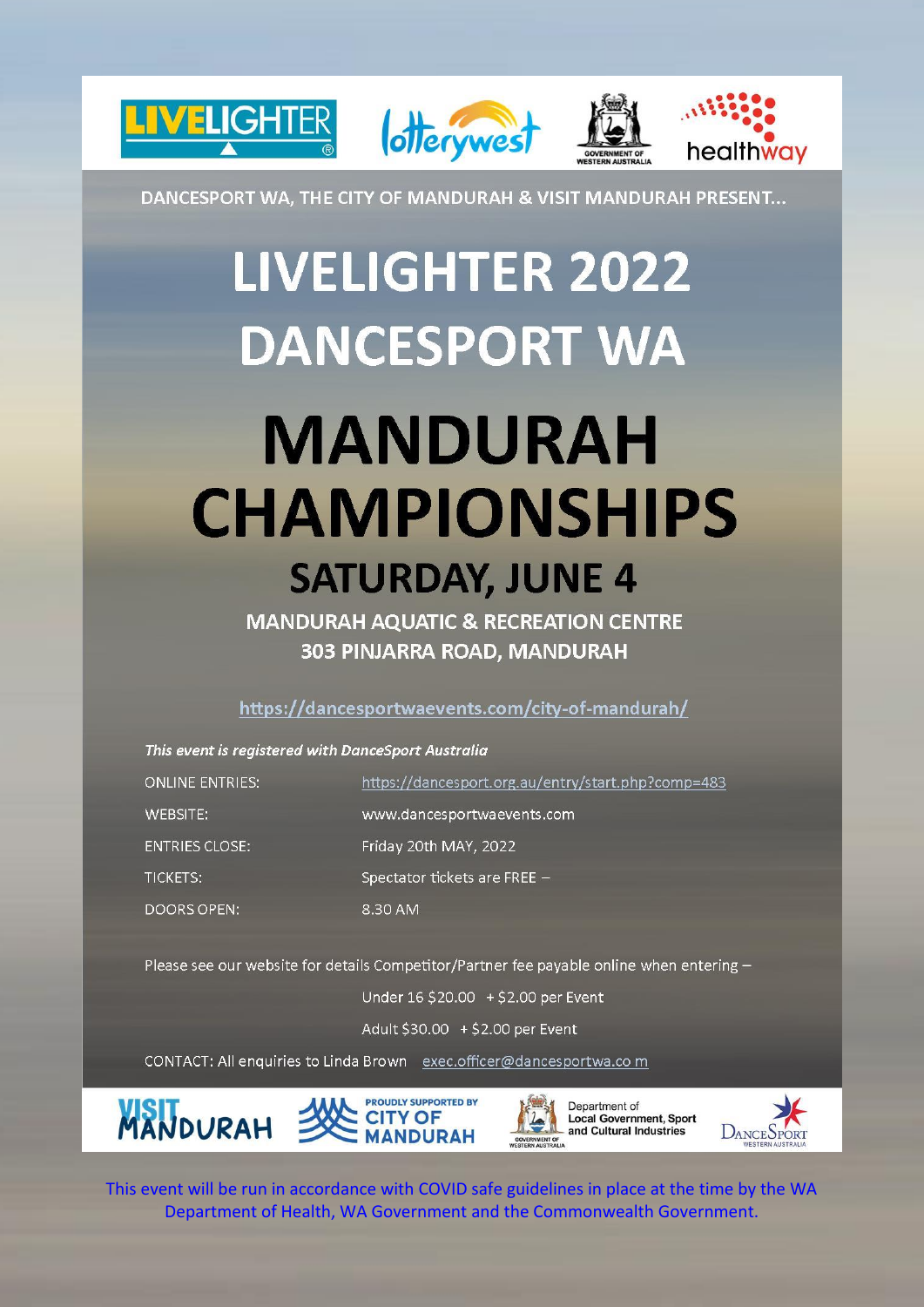| L V LINT OT LLADOS ENTRES CIOSE MINIMISME ON FRIDAT ZULIT MIAT, ZUZZ |       |              |                       |  |  |
|----------------------------------------------------------------------|-------|--------------|-----------------------|--|--|
| <b>U16 DIVISION - JUVENILE</b>                                       |       |              |                       |  |  |
| C Grade                                                              | WQ    | S CCC        | ME3S                  |  |  |
| <b>B</b> Grade                                                       | WFQ   | S CCC J      | TLW T'ette GT         |  |  |
| Open                                                                 | WTFQ  | S CCC R J    | TLW LB Char GT        |  |  |
| <b>U16 DIVISION - JUNIOR</b>                                         |       |              |                       |  |  |
| C Grade                                                              | WFQ   | S CCC J      | Twi.W LB Car          |  |  |
| <b>B</b> Grade                                                       | WTFQ  | S CCC R J    | Twi.W LB Car GT       |  |  |
| Open                                                                 | WTWFQ | S CCC R PD J | Car Twi.W TT ExSch LB |  |  |
| <b>UNDER 21</b>                                                      |       |              |                       |  |  |
| C Grade                                                              | WFQ   | S CCC J      | Twi. W LB Car         |  |  |
| <b>B</b> Grade                                                       | WTFQ  | SCCCR J      | Twi. W LB Car GT      |  |  |
| Open                                                                 | WTWFQ | S CCC R PD J | Car Twi.W TT ExSch LB |  |  |
| ADULT - Under 21 Couples may Dance Adult Open                        |       |              |                       |  |  |
| C Grade                                                              | WFQ   | S CCC J      | Twi.W LB Car          |  |  |
| <b>B</b> Grade                                                       | WTFQ  | S CCC R J    | Twi.W LB Car GT       |  |  |
| Open                                                                 | WTWFQ | S CCC R PD J | Car Twi.W TT ExSch LB |  |  |
| <b>MASTERS 1, 2 &amp; 3</b>                                          |       |              |                       |  |  |
| C Grade Masters 1/2/3                                                | WFQ   | S CCC J      | Twi.W LB Car          |  |  |
| B Grade Masters 1/2/3                                                | WTFQ  | SCCCR J      | Twi.W LB Car GT       |  |  |
| Masters 1/2/3 Open                                                   | WTWFQ | S CCC R PD J | Car Twi.W TT ExSch LB |  |  |
| <b>PARA DANCE</b>                                                    |       |              |                       |  |  |
| Juvenile / Junior                                                    | WQ    | S CCC        | ME3S                  |  |  |
| U21 / Adult / Masters - CLASS 1                                      | WQ    | SR           | T.ette Char           |  |  |
| U21 / Adult / Masters - CLASS 2                                      | WT    | S CCC        | Char LB               |  |  |
| <b>RECREATIONAL COUPLES</b>                                          |       |              |                       |  |  |
| Under 21 / Adult                                                     | WQ    | S CCC        | T.ette GT             |  |  |
| Masters 1/2/3                                                        | WQ    | S CCC        | T.ette GT             |  |  |
| <b>COACH WITH STUDENT - Each Dance is a Separate Event</b>           |       |              |                       |  |  |
| Coach Student Under 16                                               | WQ    | S J          | T.ette Char           |  |  |
| Coach Rec Adult/Under 21                                             | WT    | SR           | T.ette Char           |  |  |
| Coach Rec Masters 1/2/3                                              | WQ    | SR           | T.ette Char           |  |  |
| Coach Student Adult/Under 21                                         | WQ    | S J          | T.ette Char           |  |  |
| Coach Student Masters 1/2/3                                          | WQ    | S J          | T.ette Char           |  |  |
| COACH WITH RECREATIONAL STUDENT - Each Dance is a Separate Event     |       |              |                       |  |  |
| Recreational Adult/U21 Follow                                        | WT    | S J          | T.ette Char           |  |  |
| Recreational Under 21/Adult Lead                                     | WT    | SJ           | T.ette Char           |  |  |
| Recreational Masters 1/2/3 Follow                                    | WT    | S J          | T.ette Char           |  |  |
| Recreational Masters 1/2/3 Lead                                      | WT    | S J          | T.ette Char           |  |  |
| <b>SPECIAL ABILITY</b>                                               |       |              |                       |  |  |
| Juvenile / Junior Combined                                           | WQ    | S CCC        | M E3S                 |  |  |
| Vision Impaired Adult/Masters                                        | WQ    | <b>CCCR</b>  | ME3S                  |  |  |
| Under 21 / Adult                                                     | W SR  | SR           | M E3S                 |  |  |
| <b>Adult/Masters Combined</b>                                        | WQ    | <b>CCCR</b>  | T.ette Char           |  |  |
| <b>TEAMS MATCH - OPEN</b>                                            |       |              |                       |  |  |
|                                                                      |       |              |                       |  |  |

# **EVENT SYLLABUS** Entries close **Midnight on FRIDAY 20th MAY, 2022**

5 couples - Waltz (Para or Special Ability dancer) - Samba - Foxtrot - La Bomba - Jive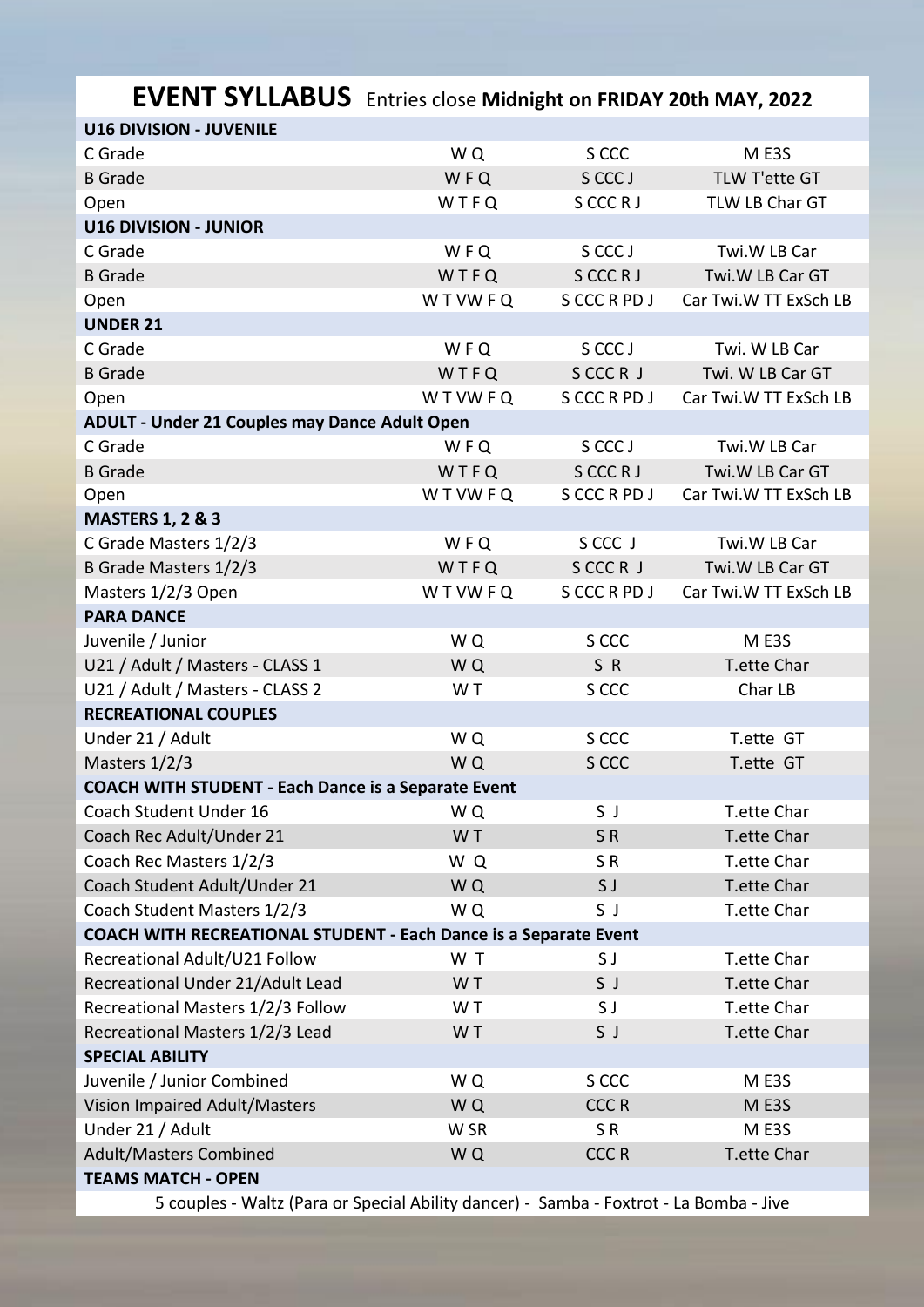| <b>SYNCHRO Teams Match</b> |     |
|----------------------------|-----|
| Under 16                   | CCC |
| Adult                      | CCC |
| Masters 1/2/3              | CCC |

# [All about Synchro Events](https://dancesport.org.au/div_synchro/sync_about.php)

# **Please Note: Graded Events will commence at 9.30am.**

# [Follow our Facebook Page](https://www.facebook.com/mandurahchampionships)

# **CONDITIONS OF ENTRY**

This event is registered with DanceSport Australia and conducted under the DSA Rules, Policies and Codes of Conduct. This is also a DanceSport WA Ranking Event.

This event will be run in accordance with COVID safe guidelines in place at the time by the WA Department of Health, WA Government and the Commonwealth Government.

#### **ONLINE ENTRY**

Entries close **Midnight on FRIDAY 20th MAY, 2022.** Competitors and partners must pay an entry fee at the time of entering online.

#### **LATE ENTRIES**

Will only be accepted at Promoters discretion and if accepted a late fee will be charged of **\$20.00** payable on number collection.

All competitors must be registered with DanceSport Australia at time of entry. All competitors must compete in their own age category, unless specified otherwise.

#### **CANCELLATION OF EVENTS**

DSWA reserves the right to cancel any event that has **less than 2** entries as at the closing date of entries.

#### **PROGRAM**

The Program of Events will be published after entries have closed and numbers collated.

#### **DRESS CODE**

Juvenile and Recreational students and couples must comply with DSA restricted dress code and approved syllabus.

#### **TEAMS MATCH**

Teams can be any age and from any studio. Each team must contain one Para or Special Ability dancer who will compete in Waltz.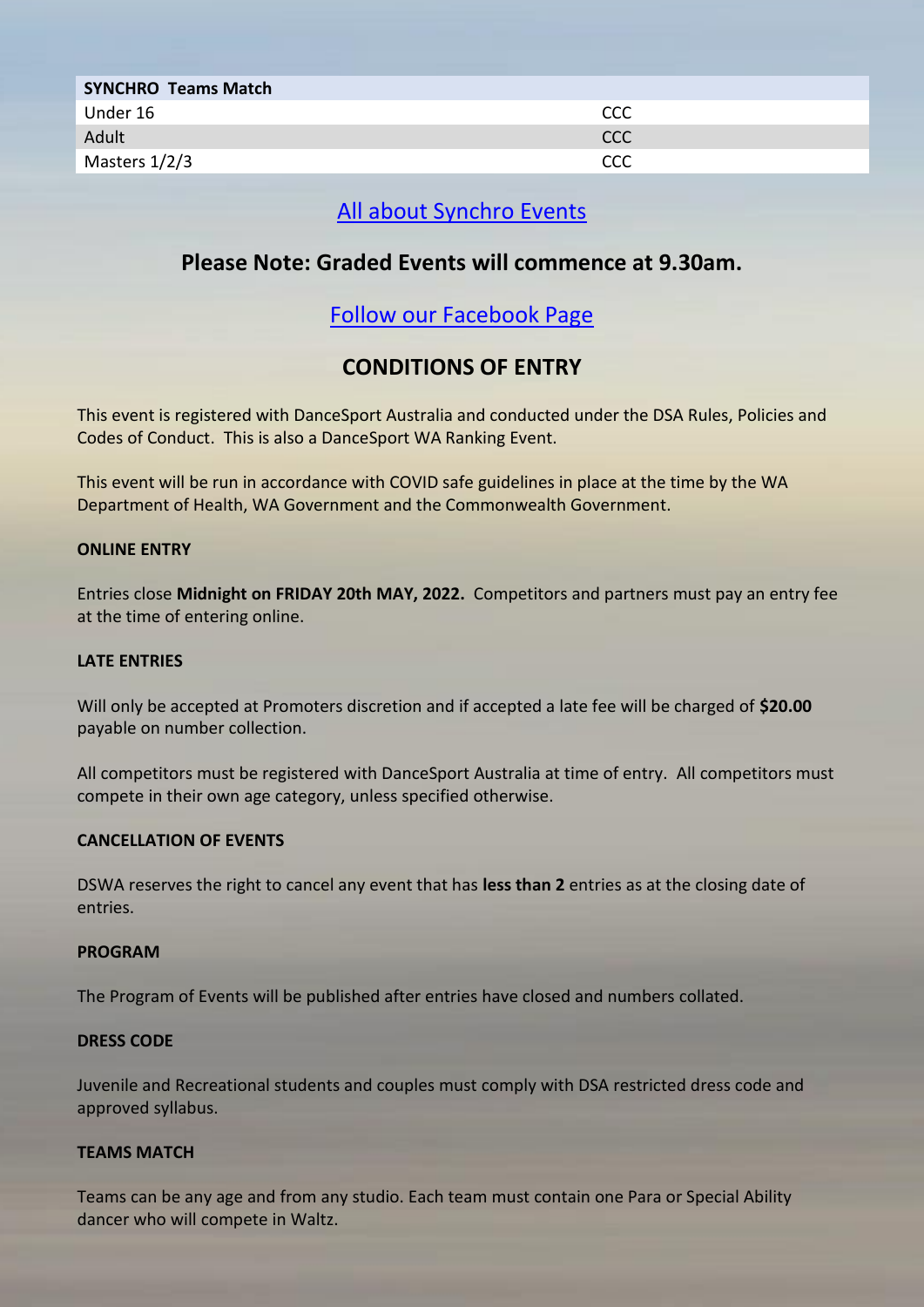#### **DIGITAL IMAGES**

Digital images of the event will be posted on the DSWA web site.

Parents of Juvenile and Junior competitors, by entering your child in any events you have agreed that your child's image may be posted on the DSWA web site. You agree that any television coverage, video, digital images or photographs taken during the event can be used for promotional purposes. Any fees from these images are vested solely with the 2022 DSWA Mandurah Championship.

#### **SPECTATORS for this event are FREE of CHARGE!**

#### **SYNCHRO EVENTS [All about Synchro Events](https://dancesport.org.au/div_synchro/sync_about.php)**

We will be running the first Synchro event in WA for under and over 16's. The choreography is restricted and teams can be made up of 3 - 6 couples/individuals and can be all girl/boy/mixed events. Dress should be restricted dress/street wear. There is no charge for entry to these events, also participants do not require a CID number. It is a purely a 'fun' event, giving people an extra event to join in.



## **SPONSORSHIP & ADVERTISING**

If you would like to be part of the 2022 DanceSport WA Mandurah Championship the following sponsorship and advertising opportunities are now available on a first-come, first-served basis, so don't miss out on your chance to be part of this fabulous regional event.

All sponsorship and advertising packages may be purchased by contacting Linda Brown at DSWA by email: [exec.officer@dancesportwa.com](mailto:exec.officer@dancesportwa.com)